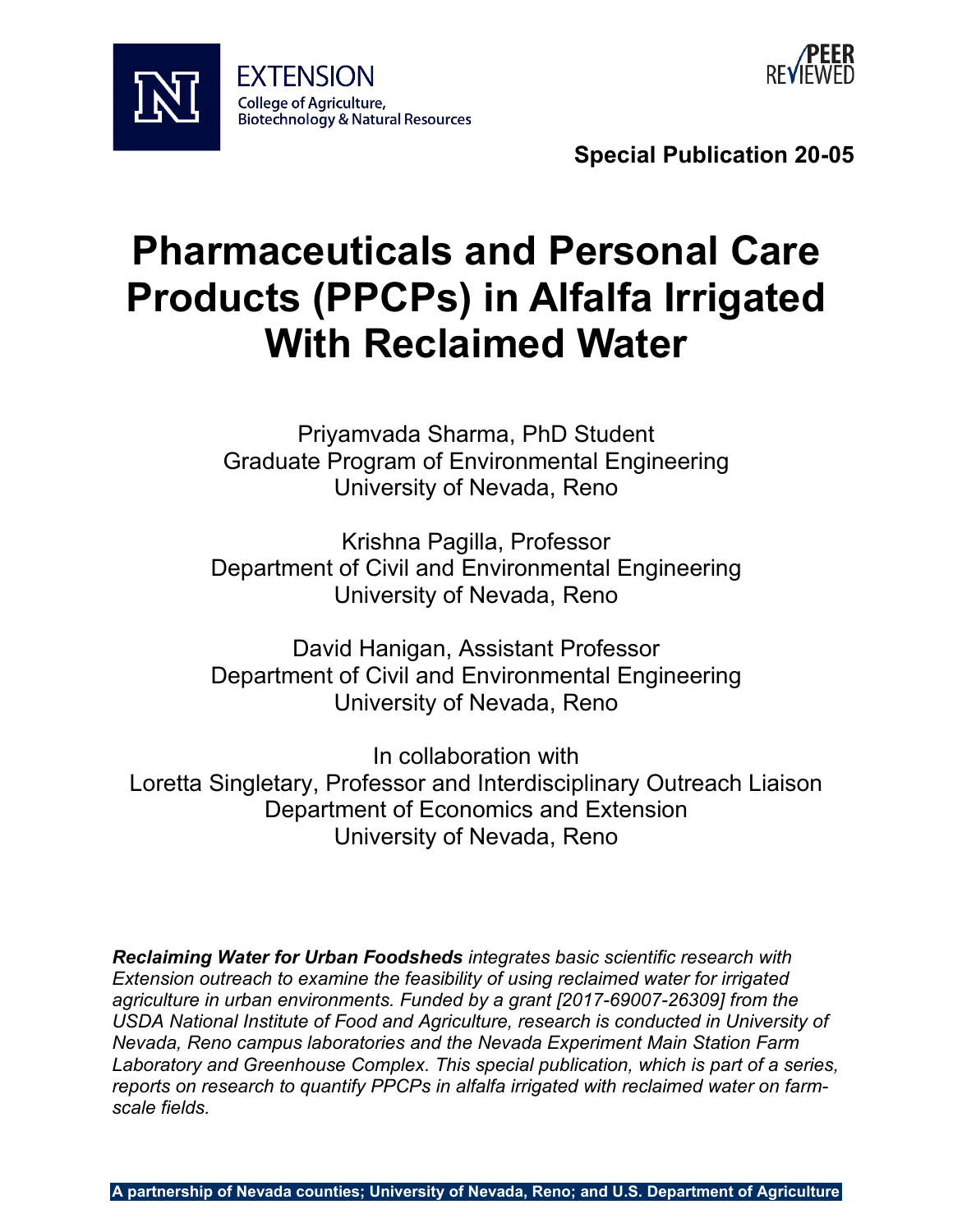#### **Introduction**

In water-scarce areas, diluted wastewater has been used for agricultural purposes for centuries (WWAP, 2017). In recent decades, advanced technologies have become available for treating wastewater (WWAP, 2017) so that, it is used increasingly as an agricultural irrigation water source (Calderón-Preciado et al., 2011; Chen et al., 2011; Hyland et al., 2015; Nason et al., 2019; Wu, Conkle, & Gan, 2012; Wu et al., 2014).

Wastewater treated for reuse is referred to as reclaimed water. A typical wastewater treatment process for reclamation includes:

- primary treatment to remove large objects and particles;
- secondary treatment to remove biochemical oxygen demand; and
- tertiary treatment consisting of sand filtration; and disinfection.

Truckee Meadows Wastewater Reclamation Facility (TMWRF) in Reno, Nevada, uses stringent nitrogen and phosphorus removal in addition to these treatment processes. Once the water has passed through the treatment plant, it is "reclaimed." Some TMWRF reclaimed water is used to irrigate local golf courses and the University of Nevada, Reno Experiment Station's Main Station Field Laboratory (MSFL). The remainder is released to the Truckee River to be used again elsewhere in the basin. Other wastewater treatment facilities in the U.S. similarly release reclaimed water to rivers and lakes or inject it into groundwater aquifers for storage and future reuse.

Various pollutants have been detected at trace concentrations in reclaimed water, including pharmaceuticals and personal care products (PPCP) (Chen et al., 2011; Dodgen et al., 2015; Goldstein, Shenker, & Chefetz, 2014; Guo & Krasner, 2009; Pan Liu, & Yin, 2016; Wu et al., 2014). Trace concentrations of pharmaceuticals are present because they are incompletely metabolized by humans and not entirely removed by wastewater treatment processes (Awfa et al., 2018; Pan et al., 2016). When reclaimed water is used for irrigation, soil and crops are exposed to PPCPs (Dodgen et al., 2015; Goldstein et al., 2014; Kinney et al., 2006; Wu et al., 2012; Wu et al., 2013; Wu et al., 2014). Thus, reclaimed water is a potential source of PPCPs in plants and soil when used for irrigation. Examples of pharmaceuticals found in trace amounts in reclaimed water include antibiotics, anticonvulsants and analgesic pain relievers. Personal care products found in reclaimed water include soaps, shampoos, cosmetics and insect repellents.

The presence of PPCPs in reclaimed wastewater and their translocation and accumulation in(to) irrigated crops may pose a phyto-toxicological risk (Herklotz et al., 2010), leading to decreased yields (Poustie et al., 2020), exposure to humans and livestock, or increased the proliferation of antibiotic resistance (Boxall et al., 2006). Human health risks associated with dietary intake of individual PPCPs present in reclaimed water-irrigated produce have been studied extensively and are estimated to be low (Carter et al., 2014; Wu et al., 2013). These studies compare acceptable daily intake (ADI) to consumptive exposure to determine if exposure may impact human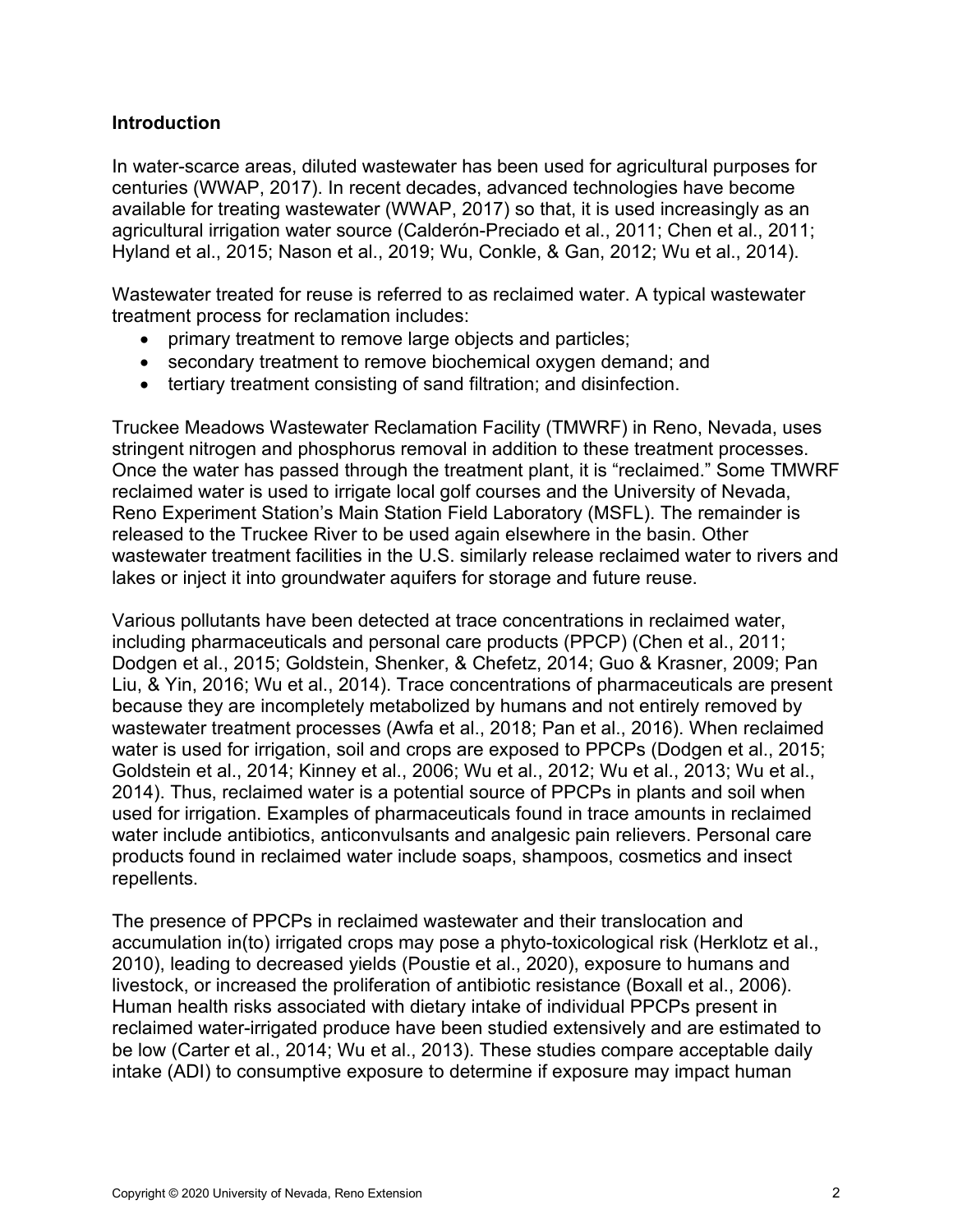health. However, data sources for such risk assessments typically are limited to samples from produce:

- 1) cultivated in hydroponic environments (Calderón-Preciado et al., 2011; Herklotz et al., 2010; Hyland et al., 2015; Nason et al., 2019);
- 2) grown under well-controlled greenhouse conditions (Carter et al., 2014; González-Naranjo, Boltes, & Biel-Maesto, 2013; Revitt, Balogh, & Jones, 2015); and/or
- 3) experimentally exposed to a single PPCP at a time (Chen et al., 2011; Grossberger et al., 2014; Kinney et al., 2006).

While results from such highly controlled experimental environments are useful, they do not represent the actual conditions of landscape-scale irrigated agriculture using reclaimed water. Little landscape-scale data exist because of the difficulty in conducting large field experiments where plants and soils are simultaneously exposed to multiple PPCPs from irrigation with reclaimed water. Eleven compounds were selected to represent diverse physicochemical, environmental transport, degradation and occurrence in reclaimed water. The objectives of this research were to:

- 1) determine the concentrations of various PPCPs in reclaimed water;
- 2) determine PPCP concentrations in soil, soil pore water, and the shoots and leaves of alfalfa irrigated with reclaimed water for a period greater than 10 years; and
- 3) determine the fate via mass balance of applied PPCPs that were present in soil up to 60 cm deep, and in the alfalfa shoots and leaves.

#### **Research Methods**

Fields located at MSFL in Reno-Sparks, Nevada, have been irrigated for more than 10 years, with reclaimed water provided by TMWRF. TMWRF treats wastewater from homes, offices, industry and storm drains located in the Truckee Meadows region. Between March and April 2018, water samples from TMWRF were collected once every week following the disinfection treatment i.e., reclaimed water. The collected samples were analyzed at the University of Nevada, Reno laboratories, including the Harry Reid Engineering Laboratory and Nevada Proteomics Center. To validate the methods used, researchers arranged for the samples to be analyzed by an external laboratory not associated with the university.

Soil samples at three depths (zero-20 cm, 20-40 cm and 40-60 cm) were collected in April 2018, and alfalfa shoots and leaves were sampled in July and September 2018. Lysimeters were installed in October 2018 at a depth of 15 inches and were separated by approximately 80 feet. Lysimeters were installed to capture the soil pore water during non-irrigating periods to determine if PPCPs remain in the soil after irrigation has stopped. Prior to the start of the irrigation season in late March 2019, the lysimeters were removed from the field. Lysimeters were removed during the growing/irrigating season because they are difficult to protect from grazing animals, and because the region is too arid to produce lysimeter samples of sufficient volume for analysis during this season. Irrigation started in mid-March and continued through the end of September.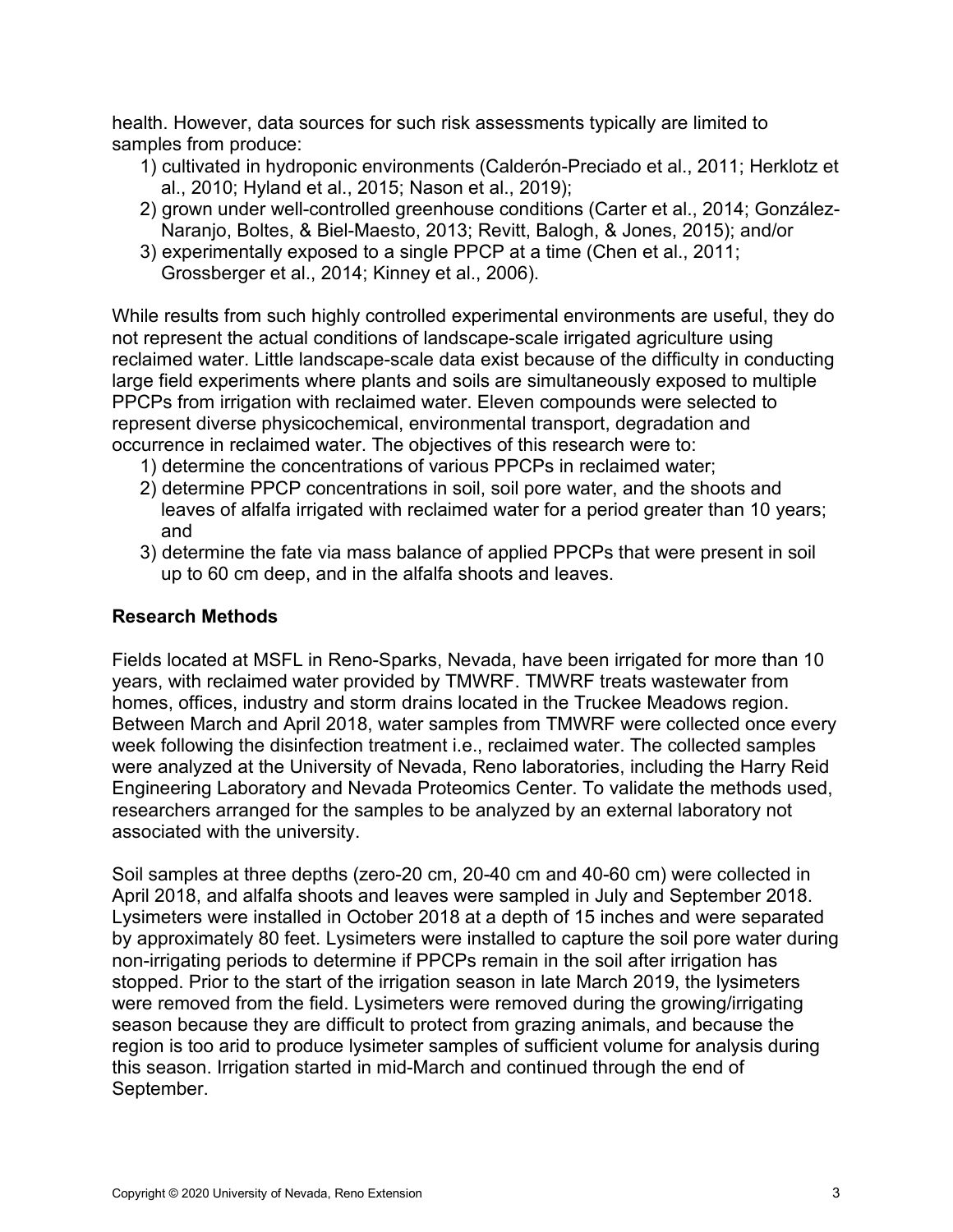All samples were transported on ice to university laboratories. Water samples were stored at 4 C, and soil and plant samples at -20 C, until processed, typically less than two weeks. The sample clean-up methods included filtration of water samples, freezedrying soil and plant samples, and grinding and sieving the plant samples. The materials to be analyzed were extracted using solvents and an accelerated solvent extraction system (soil), centrifugation, sonication and decanting (alfalfa), and solid phase extraction (water, soil and alfalfa). Extracted samples were stored at -20 C until analyzed. All samples were analyzed with liquid chromatography tandem mass spectrometry in positive and negative electrospray ionization mode.

## **Results**

PPCPs measured in this study were caffeine (stimulant), carbamazepine and primidone (anticonvulsants), DEET (insect repellent), diphenhydramine (antihistamines), fluoxetine (antidepressant), ibuprofen and ketoprofen (anti-inflammatories), meprobamate (antianxiety), and sulfamethoxazole and trimethoprim (antibiotics). Over a four-week period, the levels of PPCPs in the reclaimed water were monitored (Figure 1). Eleven PPCPs were identified and were in the range of 26±9 ng/L to 1,539±1,899.

The variability in the reclaimed water PPCP data likely indicates that the compounds were not removed at all or reflect variability in the influent (incoming) concentration of compounds in wastewater entering the treatment facility. While the treatment processes removed some of the measured compounds effectively, others persisted in the reclaimed water (Figure 1) in trace amounts.



deviation of four samples analyzed by University laboratories and one separate off-campus laboratory. ng/L is nanograms per liter.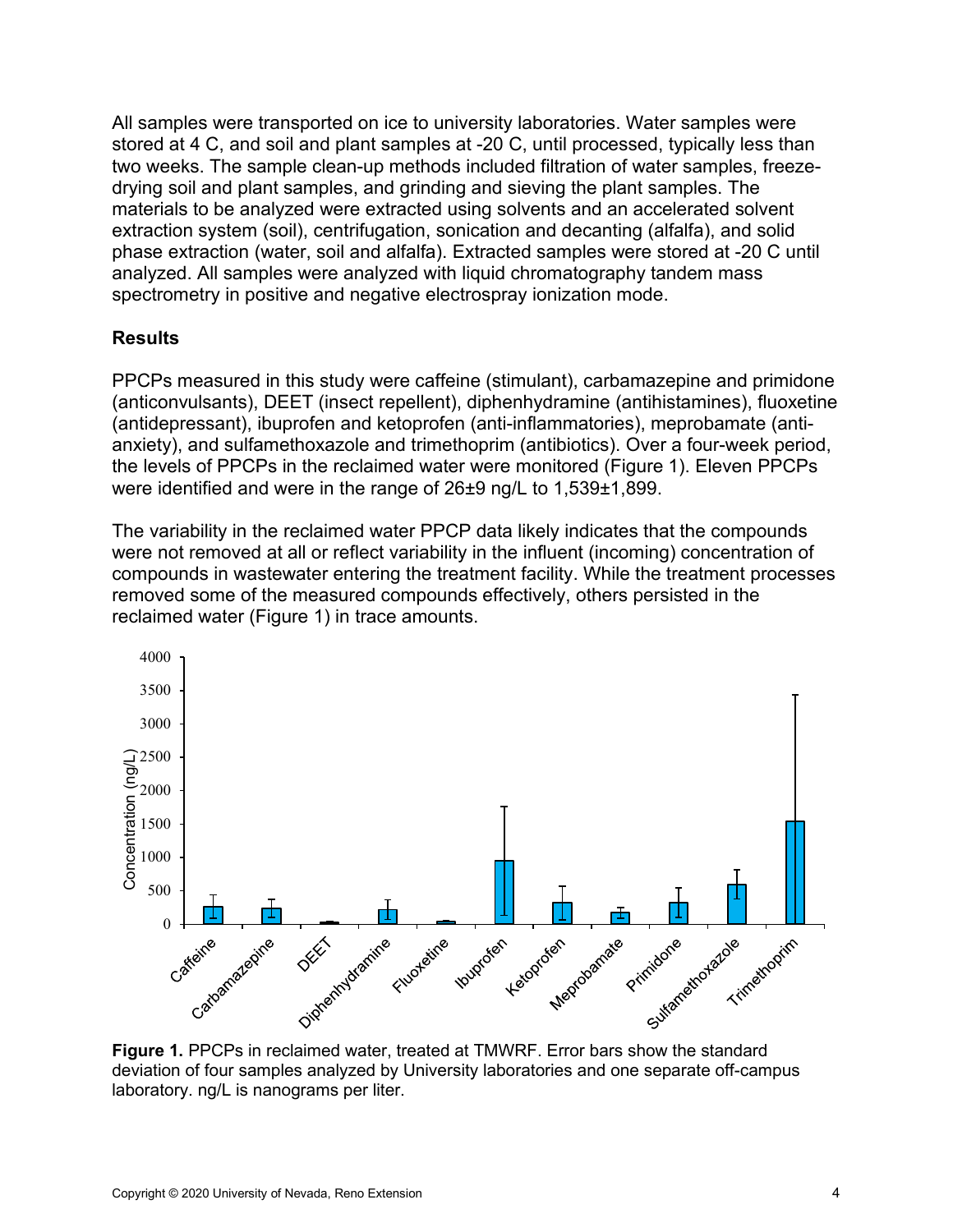Soil samples were collected from three depths: zero-20 cm, 20-40 cm and 40-60 cm (Figure 2). Of the 11 PPCPs measured, nine PPCPs were present above detection limits. The concentrations ranged from 0.03 to 328 ng/gDW (nanogram per gram, dry weight) and were likely derived from reclaimed water applied to fields.

From zero-20 cm to 40-60 cm, the concentration of PPCPs decreased approximately 10% for all compounds, except carbamazepine and meprobamate. Carbamazepine concentration increased 2,700% from the surface to 40-60 cm, and meprobamate, which was present at five ng/g at 40-60 cm, was not detected at shallower depths. At 40-60 cm depth, carbamazepine was present at 1 ng/g, 10 ng/g and 976 ng/g because it tends to percolate and accumulate at depth (Chefetz, Mualem, & Ben Air, 2008; Gibson et al., 2010; Yu, Liu, & Wu, 2013). Carbamazepine does not sorb to soil, and therefore has potential to leach to deeper depths in soil via flow of water.



**Figure 2.** PPCP concentration in MSFL soil samples at three depths: zero-20 cm, 20-40 cm and 40-60 cm. No bar means below the detection limit. Error bars represent the standard deviation among triplicate samples. ng/g is nanogram per gram and DW stands for dry weight.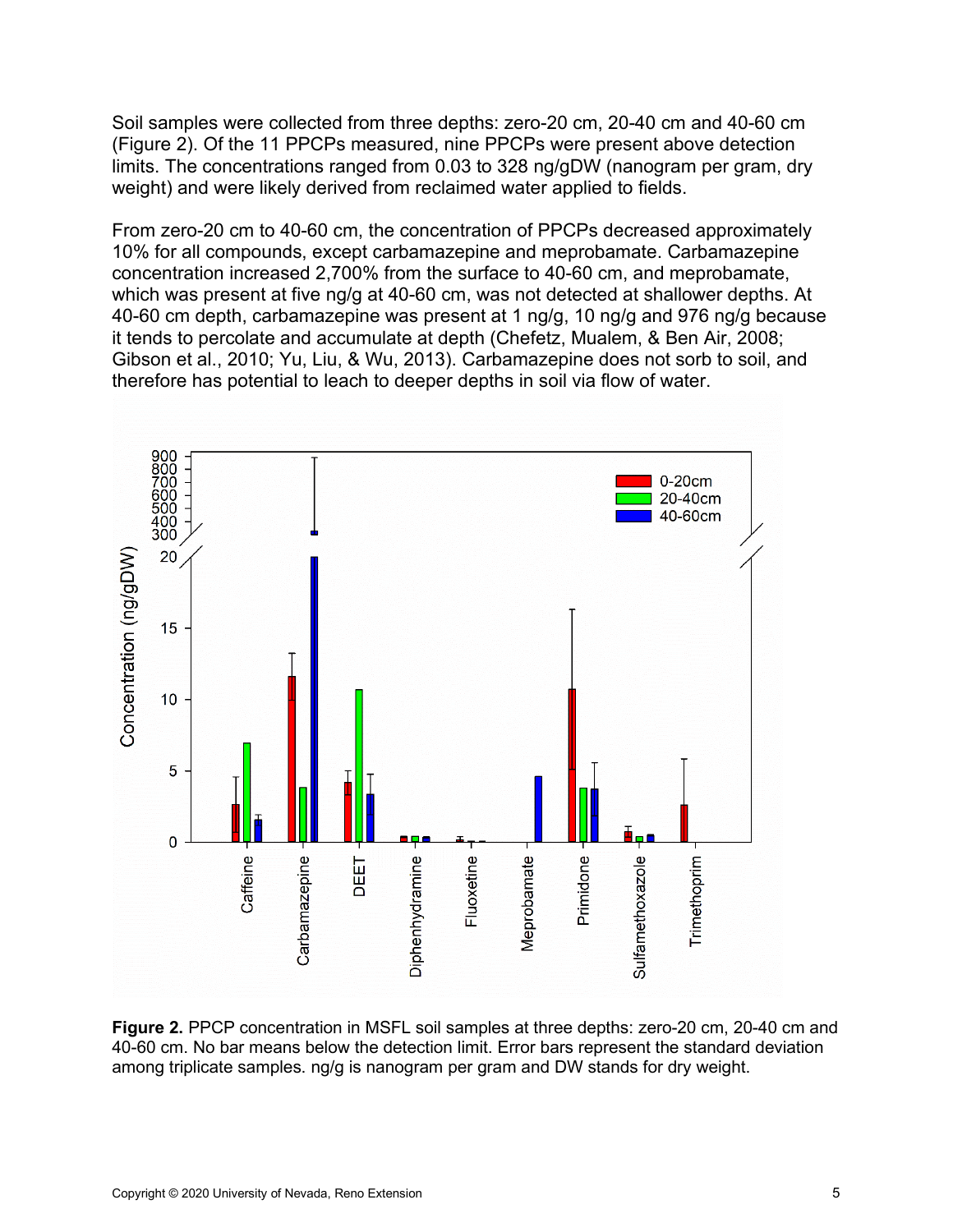These results reflect landscape-scale field conditions when reclaimed water is used over 10 years to irrigate alfalfa.

Nine of 11 compounds were measured in the alfalfa plant tissues (shoots and leaves) irrigated with reclaimed water (see Figure 3). Leaves and shoots sampled in July contained higher concentrations of most compounds than leaves sampled in September. Compounds with measurable concentrations in July included carbamazepine (49 ng/g), primidone (20 ng/g), trimethoprim (22 ng/g) and sulfamethoxazole (13 ng/g). Only trimethoprim was observed at more than 10 ng/g in leaves sampled in September. Caffeine was below the detection limit in all alfalfa samples.



**Figure 3.** PPCP concentrations during July and September 2018 in alfalfa crops at MSFL irrigated with reclaimed water from TMWRF.

PPCP concentrations in the leachate samples ranged from 1 to 2,414 ng/L. Primidone and carbamazepine were present at the highest concentrations. These two highly persistent compounds are strong indicators of the reclaimed water use several months after application has ceased.

A mass balance of pharmaceuticals was conducted for the soil down to 60 cm, alfalfa shoots and leaves, and leachate to calculate the percentage of PPCPs lost over a season after applying irrigation water. The personal care product, DEET, was not included in the calculations because field workers applied the insect repellent during sampling. We estimated that only 0.2% to 5% of the original PPCP load accumulated in soil and 0.4% to 13% in alfalfa shoots and leaves. The leachate contained 1 to 54% of the applied mass of individual PPCPs. The exception was carbamazepine, which appeared to accumulate in soil over longer time periods.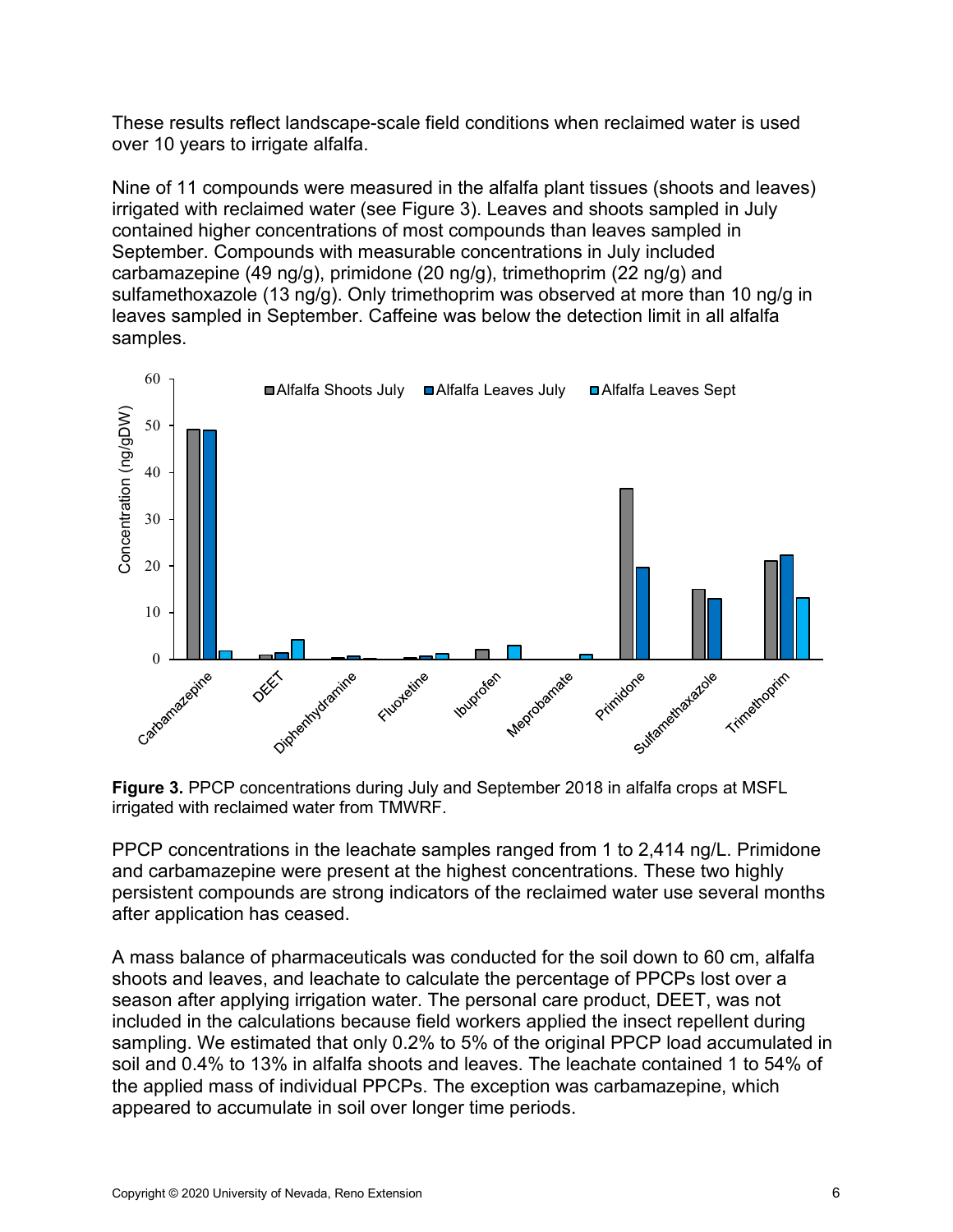## **Summary and Conclusion**

This field-scale study at MSFL was conducted to evaluate the impact of long-term alfalfa irrigation with reclaimed water on PPCP concentrations in soils, alfalfa and soil pore water. PPCPs accumulated in soil at varying depths depending on the individual compound's physicochemical properties, even after irrigation with reclaimed water ceased. PPCP concentrations in soil and alfalfa were low (ng/g), even after being irrigated with reclaimed water for over 10 years.

Based on the presence and consumption (2.5% of 690 kg body weight of alfalfa (Selk, 2018), cattle may be exposed to a maximum of approximately 0.85 mg carbamazepine per day, or 0.05 mg/kg-day, compared to the human therapeutic dose of 11.4 mg/kgday. Therefore, there are likely to be minimal or no health impacts to livestock. Future research is needed to assess human health risk by determining the uptake of PPCPs through the food chain to human consumption of meat and produce, but the risk is expected to be low to negligible. Considering the advantages of using reclaimed water for irrigation in water-scarce regions, the low risks from residual PPCPs after treatment appear sustainable.

## **References**

- Awfa D., Ateia M., Fujii M., Johnson M.S., & Yoshimura C. (2018). Photodegradation of pharmaceuticals and personal care products in water treatment using carbonaceous-TiO2 composites: A critical review of recent literature. *Water Research. 142*, 26-45. Visit the link to above publication [here.](https://doi.org/10.1016/j.watres.2018.05.036)
- Boxall A.B.A., Johnson P., Smith E.J., Sinclair C.J., Stutt E., & Levy L.S. (2006). Uptake of Veterinary Medicines from Soils into Plants. *Journal of Agricultural and Food Chemistry. 54*, 2288-2297. Visit the link to above publication [here.](https://pubs.acs.org/doi/10.1021/jf053041t)
- Calderón-Preciado D., Jiménez-Cartagena C., Matamoros V., & Bayona J.M. (2011). Screening of 47 organic microcontaminants in agricultural irrigation waters and their soil loading. *Water Research. 45,* 221-231. Visit the link to above publication [here.](https://doi.org/10.1016/j.watres.2010.07.050)
- Carter L.J., Harris E., Williams M., Ryan J.J., Kookana R.S., & Boxall A.B.A. (2014). Fate and Uptake of Pharmaceuticals in Soil-Plant Systems. *Journal of Agricultural and Food Chemistry. 62,* 816-825. Visit the link to above publication [here.](https://pubs.acs.org/doi/10.1021/jf404282y)
- Chefetz B., Mualem T., & Ben-Ari J. (2008). Sorption and mobility of pharmaceutical compounds in soil irrigated with reclaimed wastewater. *Chemosphere. 73,* 1335- 1343. Visit the link to above publication [here.](https://doi.org/10.1016/j.chemosphere.2008.06.070)
- Chen F., Ying G.-G., Kong L.-X., Wang L., Zhao J.-L., Zhou L.-J., & Zhang L.-J. (2011). Distribution and accumulation of endocrine-disrupting chemicals and pharmaceuticals in wastewater irrigated soils in Hebei, China. *Environmental Pollution. 159,* 1490-1498. Visit the link to above publication [here.](https://pubmed.ncbi.nlm.nih.gov/21477905/)
- Dodgen L.K., Ueda A., Wu X., Parker D.R., & Gan J. (2015). Effect of transpiration on plant accumulation and translocation of PPCP/EDCs. *Environmental Pollution. 198,* 144-153. Visit the link to above publication [here.](https://doi.org/10.1016/j.envpol.2015.01.002)
- Gibson R., Durán-Álvarez J.C., Estrada K.L., Chávez A., & Jiménez Cisneros B. (2010). Accumulation and leaching potential of some pharmaceuticals and potential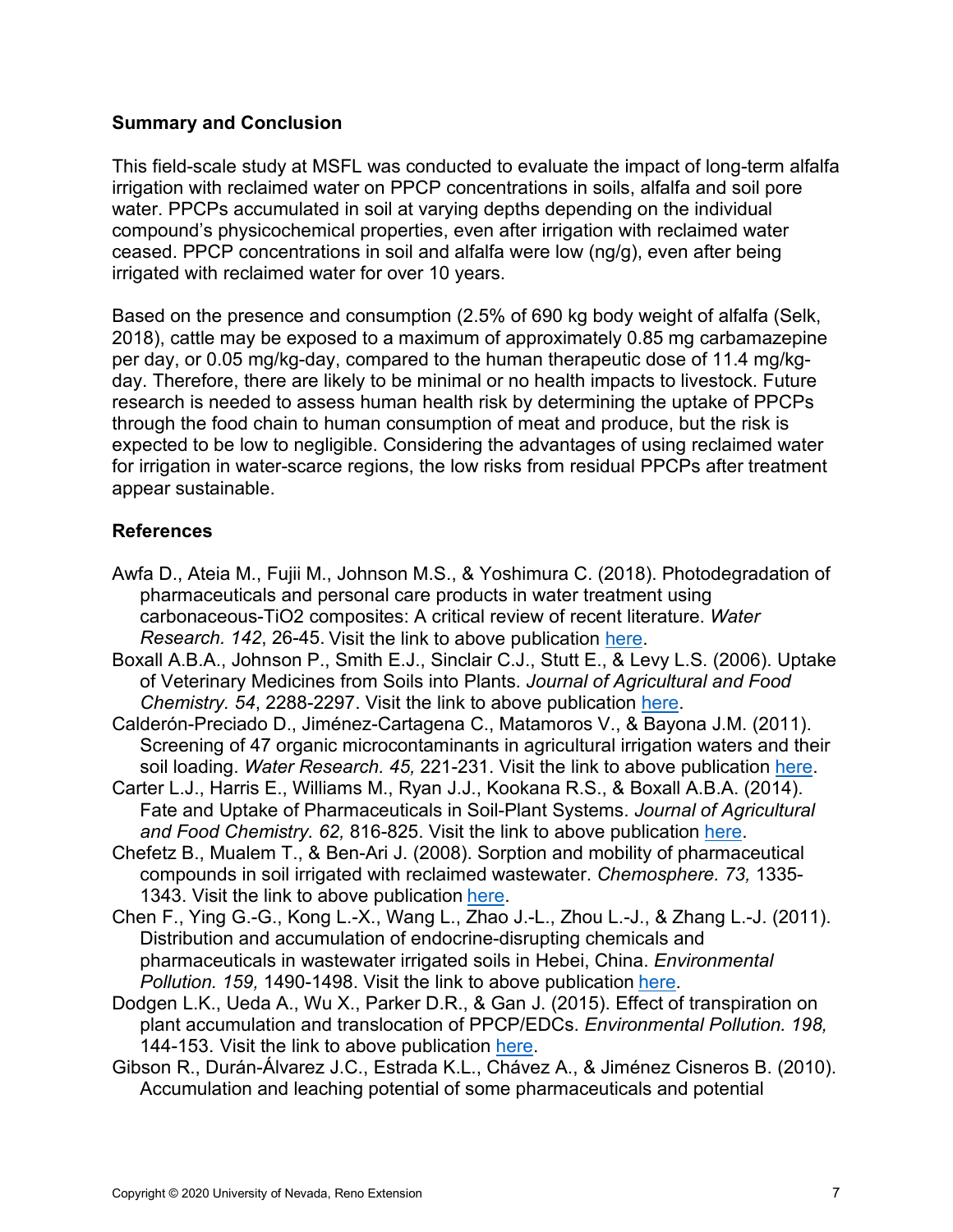endocrine disruptors in soils irrigated with wastewater in the Tula Valley, Mexico. *Chemosphere. 81,* 1437-1445. Visit the link to above publication [here.](https://doi.org/10.1016/j.chemosphere.2010.09.006)

- Goldstein M., Shenker M., & Chefetz B. (2014). Insights into the Uptake Processes of Wastewater-Borne Pharmaceuticals by Vegetables. *Environmental Science & Technology. 48,* 5593-5600. Visit the link to above publication [here.](https://pubs.acs.org/doi/10.1021/es5008615)
- González-Naranjo V., Boltes K., & Biel-Maeso M. ( 2013). Mobility of ibuprofen, a persistent active drug, in soils irrigated with reclaimed water. *Plant Soil and Environment. 59,* 68-73. Visit the link to above publication [here.](https://www.agriculturejournals.cz/web/pse/?s=10.17221%2F590%2F2012-PSE&x=0&y=0)
- Grossberger A., Hadar Y., Borch T., & Chefetz B. (2014). Biodegradability of pharmaceutical compounds in agricultural soils irrigated with treated wastewater. *Environmental Pollution. 185,* 168-177. Visit the link to above publication [here.](https://doi.org/10.1016/j.envpol.2013.10.038)
- Guo Y.C., & Krasner S.W. (2009). Occurrence of Primidone, Carbamazepine, Caffeine, and Precursors for N-Nitrosodimethylamine in Drinking Water Sources Impacted by Wastewater. *JAWRA Journal of the American Water Resources Association. 45*, 58- 67. Visit the link to above publication [here.](https://onlinelibrary.wiley.com/doi/full/10.1111/j.1752-1688.2008.00289.x)
- Herklotz P.A., Gurung P., Vanden Heuvel B., & Kinney C.A. (2010). Uptake of human pharmaceuticals by plants grown under hydroponic conditions. *Chemosphere. 78,* 1416-1421. Visit the link to above publication [here.](https://doi.org/10.1016/j.chemosphere.2009.12.048)
- Hyland K.C., Blaine A.C., Dickenson E.R.V., & Higgins C.P. (2015). Accumulation of contaminants of emerging concern in food crops—part 1: Edible strawberries and lettuce grown in reclaimed water. *Environmental Toxicology and Chemistry. 34,* 2213-2221. Visit the link to above publication [here.](https://setac.onlinelibrary.wiley.com/doi/abs/10.1002/etc.3066)
- Kinney C.A., Furlong E.T., Werner S.L., & Cahill J.D. (2006). Presence and distribution of wastewater-derived pharmaceuticals in soil irrigated with reclaimed water. *Environmental Toxicology and Chemistry. 25,* 317-326. Visit the link to above publication [here.](https://setac.onlinelibrary.wiley.com/doi/abs/10.1897/05-187R.1)
- Nason S.L., Miller E.L., Karthikeyan K.G., & Pedersen J.A. (2019). Effects of Binary Mixtures and Transpiration on Accumulation of Pharmaceuticals by Spinach. *Environmental Science & Technology. 53,* 4850-4859. Visit the link to above publication [here.](https://www.google.com/search?client=firefox-b-1-d&q=doi10.1021%2Facs.est.8b05515)
- Pan C.-G., Liu Y.-S., & Ying G.-G. (2016). Perfluoroalkyl substances (PFASs) in wastewater treatment plants and drinking water treatment plants: Removal efficiency and exposure risk. *Water Research. 106,* 562-570. Visit the link to above publication [here.](https://doi.org/10.1016/j.watres.2016.10.045)
- Poustie A., Yang F., Verburg P., Pagilla K.R., & Hanigan D. (2020). Reclaimed Wastewater as a Viable Water Source for Agricultural Irrigation: A Review in the Context of Environmental Change. In Review: *Science of the Total Environmen*t. Visit link to above publication [here.](https://www.sciencedirect.com/science/article/pii/S0048969720332769?dgcid=rss_sd_all)
- Revitt D.M., Balogh T., & Jones H. (2015). Sorption behaviours and transport potentials for selected pharmaceuticals and triclosan in two sterilised soils. *Journal of Soils and Sediments. 15,* 594-606. Visit the link to above publication [here.](https://link.springer.com/article/10.1007/s11368-014-1025-y)
- Selk G. (2018). How Much Hay Will a Cow Consume? Visit the link to above publication [here.](https://www.drovers.com/article/how-much-hay-will-cow-consume-0)
- Wu X., Conkle J.L., & Gan J. (2012). Multi-residue determination of pharmaceutical and personal care products in vegetables. *Journal of Chromatography A. 1254*, 78-86. Visit the link to above publication [here.](https://doi.org/10.1016/j.chroma.2012.07.041)